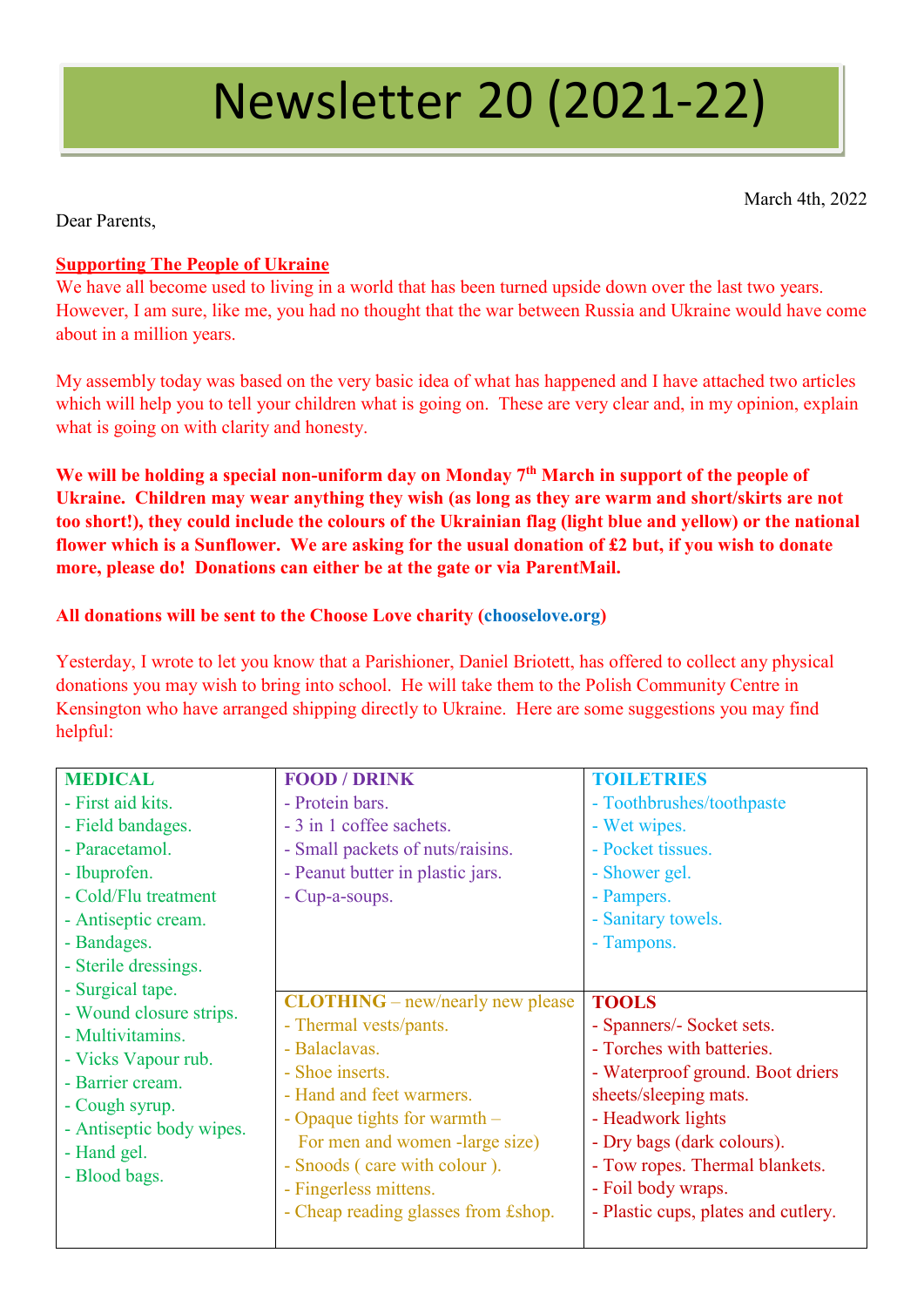#### **St. Saviour's Book Week – Monday 7th -11th March**

We are very much looking forward to our Book Week which starts on Monday. There will be lots of activities for the children to enjoy which include Dress Up Day on Friday 11<sup>th</sup>. The emphasis this year is on reading for pleasure with an emphasis on Poetry.

I am soooo looking forward to next week and have already purchased a dress to complete my outfit – which will be based on the word **Library.**

### **After School Clubs During Parent Teacher Meeting Week**

After School Clubs are always postponed during the two weeks of Parent Teacher meetings. Reminders will be sent out in good time but, sadly, some there are always some parents who forget. From now on, if children have to go to WrapAround for this reason, you will be charged £7.50.

Sometimes, a club is cancelled because a teacher is sick. If you are unable to collect your child/ren before 4:15 p.m, they will be looked after until you can and there will be no charge.

### **A Message from The PTA – The School Cook Book**

We have only received 10 recipes from school families and I know there just has to be many more delicious treats waiting for you to send in. If you would like to give a handwritten recipe to your child, I would be more than happy to type it up for you.

Please use this link to send in your most favourite family recipe – I am so looking forward to seeing/trying them! **<https://saronti.com/stsaviours>**

### **A Message from the School Office About WrapAround (WAC)**

WAC is very busy next term with block bookings. We would appreciate it if you could email [admin@stsavioursprimary.co.uk,](mailto:admin@stsavioursprimary.co.uk) or call 020 7084 6772 to book in advance. We understand completely that things happen at the last minute but we are only allowed 20 children in WAC with two members of staff.

#### **Stars of the Week**

**Nursery**: Joseph has had a fantastic week! We are all so excited and proud to award him Star of the Week! Joseph comes to school every morning with a smile on his face and is always so polite to the teachers and his friends. This week he has been playing so nicely and really looking out for his friends. Well done Joseph!

**Reception:** Amber, you are our Star of the Week! You have been doing a fantastic job of tidying and taking care of our class book corner. You have also ben super sensible on our trip to the Forest School. Keep it up!

**Year One**: Our Star of the Week is Clotilde! You have worked so hard this week by showing great determination to use rich, colourful language in your writing. I am so proud of your enthusiasm for learning. A massive well done!

Year Two: George is our Star of the Week. You have made tremendous improvements in all subjects; especially in Maths. You have quickly grasped the concepts of fractions and multiplications and I am very proud of much you have developed!

**Year Three:** Well done Arnica, you have had a brilliant week! You have shown a fantastic attitude to learning and you have produced some amazing pieces of work. We are very proud of you!

Year Four: Our Star of the week is Harry! He has contributed some excellent answers during discussions and he has produced some great work especially in Maths!

**Year Five**: John has had a great week. He has continued to work hard and produce some fantastic work in all areas of the curriculum, but particularly in Geography, (on plate-tectonics) and in Maths, (on decimals and on circles). Brilliant work.